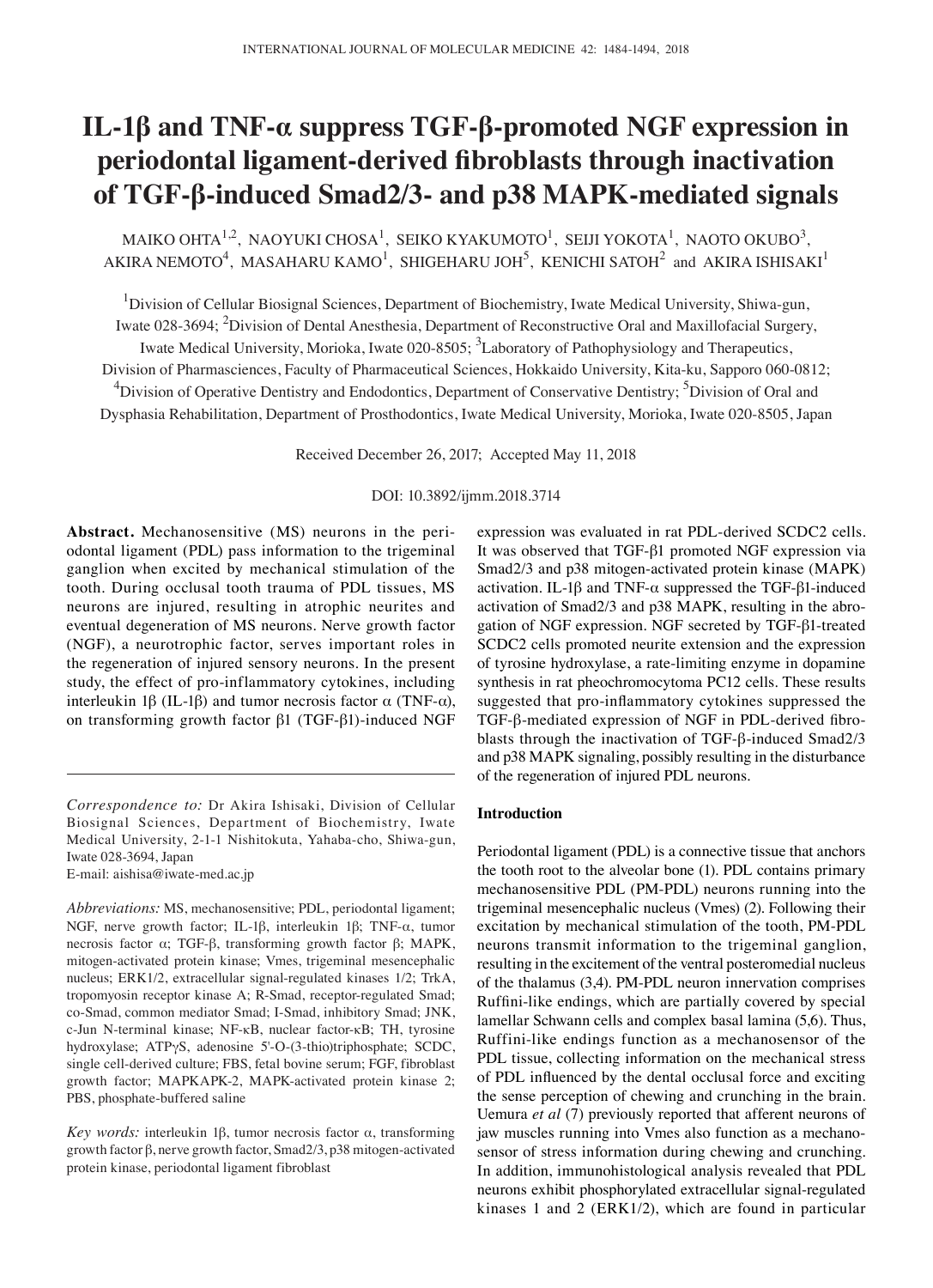around blood vessels, suggesting that PDL neurons regulate peripheral blood supply in PDL tissue in an ERK1/2-dependent manner (8).

During occlusal trauma of PDL tissues, mechanosensitive (MS) neurons are injured, resulting in atrophic neurites and eventual degeneration of MS neurons (9). Nerve growth factor (NGF) is a neurotrophic factor that is known to serve important roles in neurite extension and regeneration in injured sensory neurons (10,11). NGF serves as a potential guidance cue for the axon outgrowth of dorsal root ganglion neurons through tropomyosin receptor kinase A (TrkA). The primary subunit of NGF is composed of 118 amino acids, as first identified in the mouse submaxillary gland, and the native protein comprises two subunits (12). Two types of receptors with high and low affinities for NGF have been identified, including TrkA, which is a receptor tyrosine kinase on the cell membrane and has a high affinity for NGF, and p75 neurotrophin receptor that has a low affinity for NGF (13).

Transforming growth factor β (TGF-β) is known to play important roles in immunosuppression (14). In particular, TGF-β1 is involved in the inhibition of renal inflammation progression *in vitro* and *in vivo* in a Smad7-dependent manner (15). TGF- $\beta$  is mainly synthesized by macrophages and secreted by these cells homing into inflammatory tissues (16), and directly binds to its type II receptors on the cell membrane. The type II receptor kinase activates the type I receptor kinase following the formation of a tetrameric complex composed of two type I and two type II receptors. The activated type I receptor then induces intracellular signal transduction through the phosphorylation of receptor-regulated Smads (R-Smads) (17-19). Smads are major signaling molecules of the TGF-β superfamily and comprise three groups as follows: i) R-Smads, including Smad1, Smad5 and Smad8 that are primarily activated by the bone morphogenetic protein‑specific type I receptors, as well as Smad2 and Smad3 that are activated by TGF-β‑specific type I receptors; ii) common mediator Smad (Co-Smads), such as Smad4; and iii) inhibitory Smads (I-Smads), such as Smad6 and Smad7. The activated R-Smads form complexes with Co-Smad, which enter the nucleus and regulate the transcription of specific target genes. Furthermore, I-Smads suppress the activation of R-Smads by competing with R-Smads for type I receptor interaction and recruiting specific ubiquitin ligases, resulting in their proteasomal degradation.

TGF-β is also known to induce NGF expression in various types of cells (20,21). In particular, TGF-β1 promotes NGF expression in chondrocytes in a Smad2/3-dependent manner (22). By contrast, TGF-β relays its intracellular signaling through non-Smad signaling pathways, such as c-Jun N-terminal kinase (JNK) and p38 mitogen-activated protein kinase (MAPK) signaling (23). TGF-β1 promotes NGF expression in dental pulp cells through JNK and p38 MAPK signal transduction (24). However, whether TGF-β induces the expression of NGF in PDL fibroblasts through Smad and/or non‑Smad signaling pathways is questionable.

Inflammatory cytokines, including interleukin 1β (IL-1β) and tumor necrosis factor  $\alpha$  (TNF- $\alpha$ ), are known to modulate TGF-β-induced NGF expression. TGF-β1 and IL-1β cooperatively and additively promote NGF production/secretion in the astroglial cell line RC7 (25). A previous study reported that IL-1β or TNF- $α$  alone promoted NGF expression in the mouse fibroblast cell line Swiss 3T3, and notably, these cytokines synergistically promoted NGF expression in the cells (26). Intracellular signaling induced by IL-1 $\beta$  and TNF- $\alpha$ activates nuclear factor-κB (NF-κB), JNK and p38 MAPK signaling pathways (27,28). Hengerer *et al* (29) reported that the c-Fos/c-Jun heterodimer activator protein 1 activated the promoter of NGF gene, while Lee *et al* (30) demonstrated that cyclosporine A induced NGF expression in the human corneal epithelial HCECL cell line in a p38 MAPK-dependent manner. A study by Heese *et al* (31) further reported that NF-κB activation was a key positive regulatory event for NGF expression in B cells. These results suggest that IL-1β- and TNF-α-induced activation of JNK, p38 MAPK and NF-κB positively regulates NGF expression. However, the effect of IL-1β or TNF-α on NGF expression in PDL fibroblasts remains to be elucidated.

In the present study, the effects of the anti-inflammatory cytokine TGF-β1, the inflammatory cytokines IL‑1β or TNF-α, and the combination of inflammatory and anti-inflammatory cytokines on the expression of NGF in PDL fibroblasts were investigated. In addition, the study evaluated the effect of NGF secreted by PDL fibroblasts on the status of neurite extension and the expression of tyrosine hydroxylase (TH), which is a rate-limiting enzyme in dopamine synthesis (32), in rat pheochromocytoma PC12 cells. The current study clarified the molecular mechanisms underlying the TGF-β-mediated regenerative effect of PDL fibroblasts on injured and inflamed PDL neurons, and the findings may aid in identifying drug targets for the treatment of PDL nerve injury at a molecular level.

#### **Materials and methods**

*Reagents.* Recombinant human TGF-β1 was obtained from PeproTech, Inc. (Rocky Hill, NJ, USA), recombinant rat NGF was obtained from Alomone Labs (Jerusalem, Israel), and recombinant rat IL-1 $\beta$  and TNF- $\alpha$  were purchased from Miltenyi Biotec GmbH (Bergisch Gladbach, Germany). SB-431542, a TGF-β type I receptor inhibitor, was supplied by Cell Signaling Technology, Inc. (Beverly, MA, USA). The p38 MAPK inhibitor SB203580, JNK inhibitor SP600125, and Smad3 inhibitor SIS3 (33) were obtained from Merck KGaA (Calbiochem; Darmstadt, Germany). Adenosine 5'-O-(3-thio) triphosphate (ATPγS; ab138911) was purchased from Abcam (Cambridge, UK). The TrkA inhibitor GW441756 was purchased from Selleck Chemicals (Houston, TX, USA), while the NF-κB inhibitor BAY 11-7085 was from Cayman Chemical (Ann Arbor, MI, USA).

*Cell culture.* The isolation of rat PDL‑derived fibroblasts and the establishment of single cell-derived cultures (SCDCs) have been previously described  $(34)$ . SCDC2 cells  $(1x10<sup>5</sup>$  cells) were cultured on type I collagen-coated plastic dishes (Sumilon Celltight Dishes with 90 mm diameters; Sumitomo Bakelite Co., Ltd., Tokyo, Japan) in Ham's F-12 (Sigma-Aldrich; Merck KGaA) medium supplemented with 2 mM glutamine (100X solution; Gibco; Thermo Fisher Scientific, Inc., Waltham, MA, USA), 10% fetal bovine serum (FBS), penicillin (50 units/ml)-streptomycin (50  $\mu$ g/ml) (Invitrogen; Thermo Fisher Scientific, Inc.), 10 ng/ml fibroblast growth factor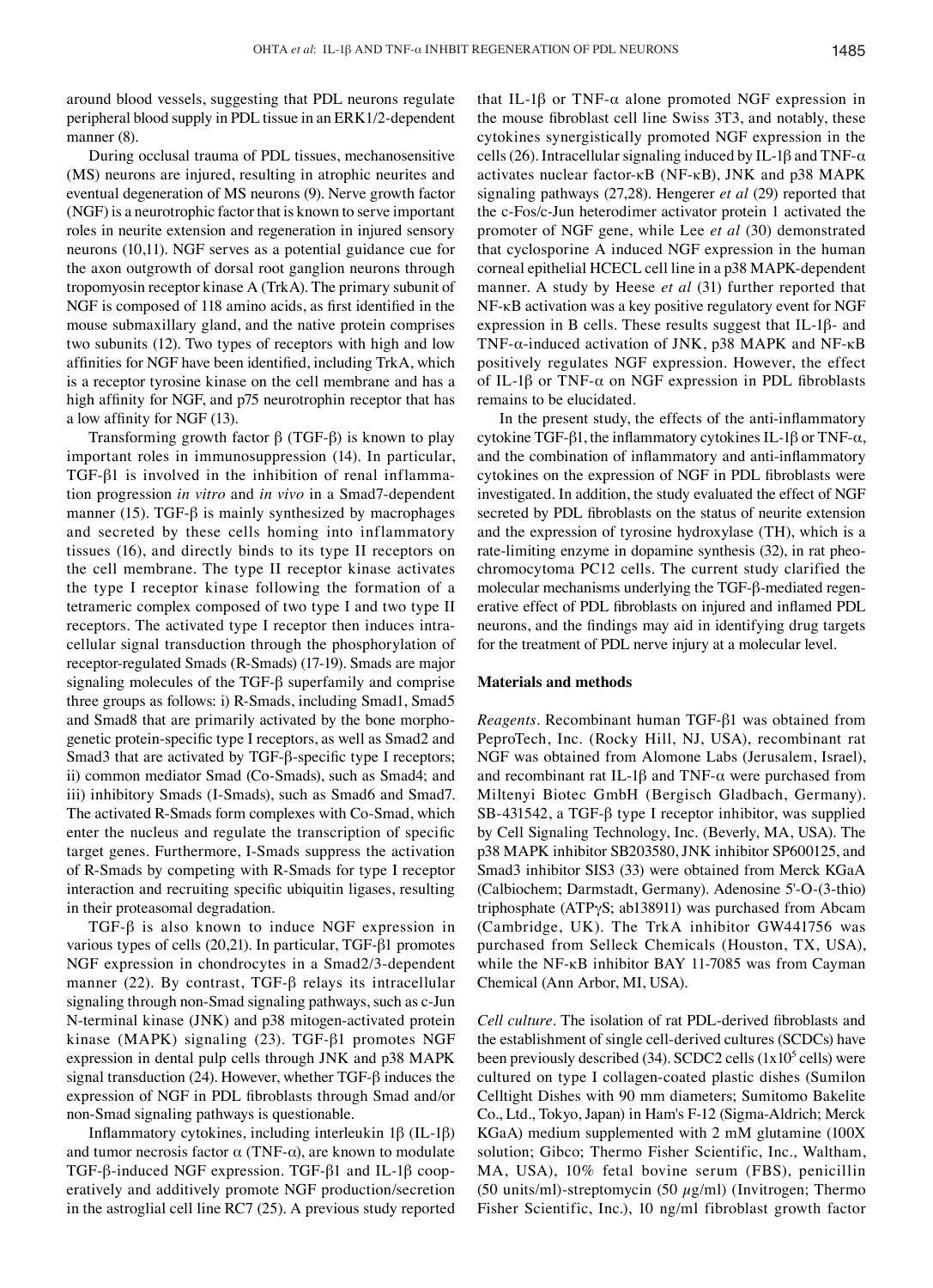(FGF)-1 (R&D Systems Inc., Minneapolis, MN, USA), and 15  $\mu$ g/ml heparin (Sigma-Aldrich; Merck KGaA) in a humidified atmosphere of 5%  $CO<sub>2</sub>$  at 37°C. Rat pheochromocytoma PC12 cells obtained from RIKEN BioResource Research Center Cell Bank (Ibaragi, Japan) were cultured on type I collagen tissue culture plastic dishes in Dulbecco's modified Eagle's medium (Sigma-Aldrich; Merck KGaA) supplemented with 2 mM glutamine (100X solution), 5% FBS, 10% horse serum and penicillin (50 units/ml)-streptomycin (50  $\mu$ g/ml) (Invitrogen; Thermo Fisher Scientific, Inc.) in a humidified atmosphere of 5%  $CO<sub>2</sub>$  at 37°C.

*RNA isolation and reverse transcription‑quantitative poly‑ merase chain reaction (RT‑qPCR).* Total RNA was isolated from SCDC2 cells with ISOGEN I reagent (Nippon Gene Co., Ltd., Toyama, Japan) according to the manufacturer's protocol. Concentration/quality of total RNA was measured by using spectrophotometer Gene Spec III (Hitachi High-Tech Science Corp., Tokyo, Japan). First-strand complementary DNA (cDNA) was then synthesized from 1  $\mu$ g of total RNA using the PrimeScript RT reagent kit (Takara Bio, Inc., Shiga, Japan). qPCR was subsequently performed on a Thermal Cycler Dice Real Time System (two-step cycle procedure for 40 cycles: Denaturation at 95˚C for 5 sec and annealing and extension at 60˚C for 30 sec; Takara Bio, Inc.) using SYBR Premix Ex Taq II (Takara Bio, Inc.) with specific oligonucleotide primers, as follows: Rat TH, 5'-GGAGCTGAAGGCTTATGGTG-3' (forward) and 5'‑CATTGAAGCTCTCGGACACA-3' (reverse); rat NGF, 5'-TGCCAAGGACGCAGCTTTC‑3' (forward) and 5'-TGAAGTTTAGTCCAGTGGGCTTCAG-3' (reverse); and rat glyceraldehyde 3-phosphate dehydrogenase (GAPDH), 5'-GGCACAGTCAAGGCTGAGAATG-3' (forward) and 5'-ATGGTGGTGAAGACGCCAGTA-3' (reverse). The mRNA levels of NGF and TH were normalized to the level of GAPDH, and the relative expression levels of genes are expressed as the fold increase or decrease relative to the control (35).

*Effects of SB‑431542, SB203580, SP600125, and SIS3 on the TGF‑β1‑promoted expression of NGF mRNA in SCDC2 cells.* The cells were seeded onto type I collagen-coated 12-well tissue culture plates at a density of  $7x10<sup>4</sup>$  cells/well in SCDC2 growth medium and maintained for 24 h. The growth medium was replaced with Ham's F-12 without FBS, FGF-1, and heparin for 24 h for cell starvation. The cells were starved and treated with or without TGF-β1 (10 ng/ml) for 24 h. Some cells were pretreated with SB-431542 (10  $\mu$ M), SB203580 (10  $\mu$ M), Smad3 inhibitor SIS3 (10  $\mu$ M), or SP600125 (10  $\mu$ M) for 30 min before TGF-β1 administration. The cells without pretreatment were incubated with DMSO as a vehicle control. The relative expression level of NGF was evaluated using RT‑qPCR analysis, as described above.

*Effect of IL‑1β and TNF‑α on TGF‑β1‑promoted expression of NGF mRNA in SCDC2 cells.* The cells were seeded onto type I collagen-coated 12-well tissue culture plates at a density of 7x104 cells/well in SCDC2 growth medium and maintained for 24 h. The growth medium was replaced with Ham's F-12 without FBS, FGF-1, and heparin for 24 h for cell starvation. The cells were starved and treated with or without TGF-β1 (10 ng/ml) alone, TGF-β1 (10 ng/ml) plus IL-1β (10 ng/ml), or TGF- $\beta$ 1 (10 ng/ml) plus TNF- $\alpha$  (10 ng/ml) for 24 h. Some cells were pretreated with BAY 11-7085 (10  $\mu$ M) for 30 min before IL-1β or TNF-α administration. The cells without pretreatment were incubated with dimethyl sulfoxide as a vehicle control. The relative expression level of NGF was evaluated using RT‑qPCR analysis, as described above.

*Western blot analysis.* Cells were lysed in radioimmunoprecipitation assay buffer [containing 50 mM Tris-HCl (pH 7.2), 150 mM NaCl, 1% NP-40, 0.5% sodium deoxycholate and 0.1% sodium dodecyl sulfate (SDS); Sigma-Aldrich; Merck KGaA] or lysis buffer [including 20 mM HEPES (pH 7.5), 150 mM NaCl, 1 mM EDTA and 1% Triton X-100] containing protease and phosphatase inhibitor cocktails (Sigma-Aldrich; Merck KGaA). The protein content of the samples was measured using a bicinchoninic acid reagent (Pierce; Thermo Fisher Scientific, Inc.). Samples containing equal amounts of protein were separated on a 10% SDS-polyacrylamide gel by electrophoresis and then transferred onto polyvinylidene difluoride membranes (EMD Millipore, Bedford, MA, USA). Subsequent to blocking with 1% bovine serum albumin or 1% skim milk in TBS/Tween-20 [containing 50 mM Tris-HCl (pH 7.2), 150 mM NaCl and 0.05% Tween-20], the membranes were incubated with the appropriate primary antibody for 24 h in 4˚C. The following antibodies were used: Anti‑Smad2/3 purified mouse monoclonal antibody (1:1,000; cat. no. 610842; BD Transduction Laboratories™; BD Biosciences, Franklin Lakes, NJ, USA), as well as anti-phospho-Smad2/3, anti-p38 MAPK, anti-phospho-p38 MAPK, anti-MAPK-activated protein kinase 2 (MAPKAPK-2), anti-phospho-MAPKAPK-2 (Thr222), anti-JNK and anti-phospho-JNK rabbit antibodies (1:1,000; cat. nos. 8828, 9212, 9211, 12155, 3316, 9252S and 9251S, respectively; Cell Signaling Technology, Inc.). Next, the blots were incubated with alkaline phosphatase (AP)-conjugated secondary antibodies [anti-mouse IgG-AP donkey antibody or anti-rabbit IgG-AP goat antibody (1:2,000; cat. nos. sc-2320 and sc-2057, respectively; Santa‑Cruz Biotechnology, Inc.)] for 1 h at room temperature. Signals were detected using an alkaline phosphatase substrate kit (BCIP/NBT Substrate kit; Vector Laboratories, Inc., Burlingame, CA, USA), and then images of the detected bands were captured. The expression level of the phosphorylated target protein was compared with that of the total target protein for evaluation of the phosphorylation status of the target protein.

*Enzyme‑linked immunosorbent assay (ELISA).* SCDC2 cells were seeded onto a type I collagen-coated 6-well plate at a cell density of  $1.4x10<sup>5</sup>$  cells/well with the aforementioned growth medium for SCDC2 cells and cultured for 24 h. The growth medium was then replaced with Ham's F-12 without any supplementation, and SCDC2 cells were stimulated with or without 10 ng/ml of TGF-β1, IL-1β or TNF-α for 5 days. The amount of NGF secreted into the medium was measured using Rat Beta-NGF ELISA kit (ab193736; Abcam) according to the manufacturer's protocol.

*Immunofluorescence analysis of cultured cells.* For immunofluorescence analysis of cultured cells, SCDC2 cells  $(2x10<sup>4</sup>$  cells) and PC12 cells  $(1x10<sup>4</sup>$  cells) were subcultured on non-coated 4-well glass culture slides and maintained in Ham's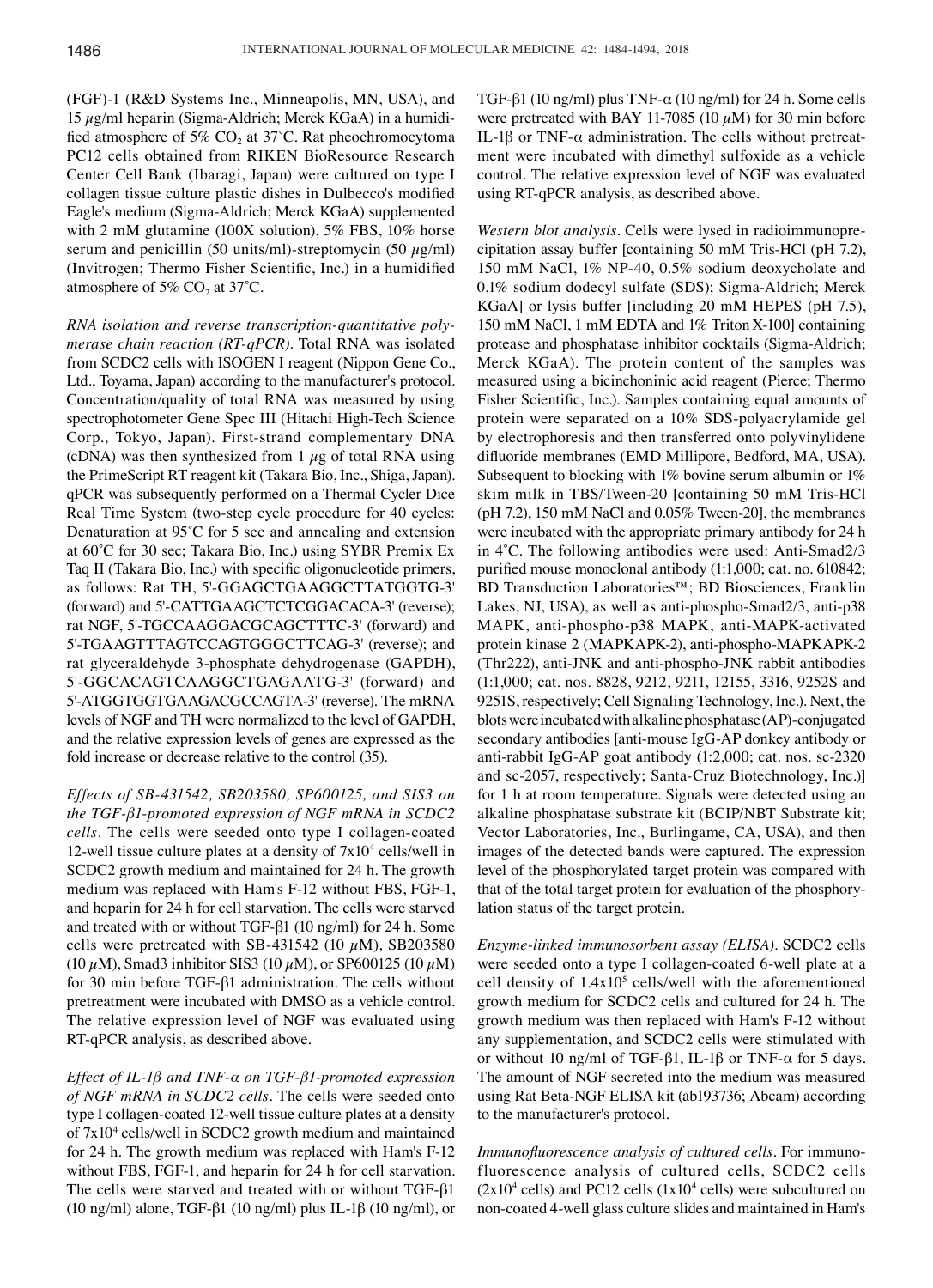F-12 supplemented with 2 mM glutamine, penicillin-streptomycin and 10% FBS. Cells were cultured with or without TrkA inhibitor (10  $μ$ M), SB-431542 (10  $μ$ M), TGF-β1 (10 ng/ml), TNF- $\alpha$  (10 ng/ml) and IL-1 $\beta$  (10 ng/ml) for 4 days. Following incubation, cells were fixed in 4% paraformaldehyde (Nacalai Tesque, Inc., Kyoto, Japan) for 15 min and permeabilized with Triton X-100 (Sigma-Aldrich; Merck KGaA). Following background reduction with normal goat serum, the cells were incubated with the anti-Smad2/3 purified mouse monoclonal antibody (1:200), as well as the anti-NF-κB p65 (D14E12) rabbit and anti‑neurofilament H (RMdO 20) mouse monoclonal antibodies (1:200 and 1:1,000, respectively; cat. nos. 8242 and 2836S, respectively; Cell Signaling Technology, Inc.) at room temperature for 1 h. After washing with phosphate-buffered saline (PBS) to remove any excess primary antibody, the cells were incubated with Alexa Fluor 568-conjugated goat anti-rabbit IgG or Alexa Fluor 568-conjugated goat anti-mouse IgG, as appropriate (1:400; A-11011 and A-11031, respectively; Molecular Probes; Thermo Fisher Scientific, Inc.). Subsequent to washing further with PBS to remove any excess secondary antibody, certain cells were stained with Alexa Fluor 488-conjugated phalloidin (1:1,000; A12379; Thermo Fisher Scientific, Inc.), which specifically detects F-actin. Next, nuclei were stained with the 4',6-diamidino-2-phenylindole (DAPI)-containing mounting medium, DAPI Fluoromount-G (SouthernBiotech, Birmingham, AL, USA). The fluorescent signal was detected using an Olympus IX70 fluorescence microscope with the LCPIanFI 20 objective lens (Olympus Corp., Tokyo, Japan).

*Evaluation of neurite extension from PC12 cells co‑cultured with SCDC2 cells and TH expression in the PC12 cells.*  SCDC2 cells  $(2x10<sup>4</sup>)$  and PC12 cells  $(1x10<sup>4</sup>)$  were mixed and seeded into each well of a non-coated 4-well glass culture slide (Thermo Fisher Scientific, Inc.) with the aforementioned PC12 cell growth medium. The cells were subsequently incubated with or without TGF-β1 (10 ng/ml), IL-1β (10 ng/ml), TNF- $α$ (10 ng/ml), SB-431542 (10  $\mu$ M) and TrkA inhibitor GW441756 (2 nM) for 5 days. In the ATPγS-treated PC12 cell group,  $ATP<sub>Y</sub>S$  (100  $\mu$ M) was added to all cultures from the beginning of the co‑culture. PC12 cells in the co‑culture were specifically and immunofluorescently labeled with anti-neurofilament H antibody. The status of neurite extensions emerging from PC12 cells was observed using an Olympus IX70 fluorescence microscope with the LCPIanFI 20 objective lens (Olympus Corp.). In addition, statistical assessment of neurite extension was performed as follows: Cells bearing neurites longer than the length of the cell body were counted as cells with neurite extension. Neurite-extended and non-extended PC12 cells were counted in eight different fluorescent microscopic fields. The ratio of the number of neurite‑extended cells to the number of total PC12 cells in the fluorescent microscopic field was statistically analyzed (n=8).

In order to evaluate the TH expression status at the mRNA level in the PC12 cells co-cultured with SCDC2 cells as described earlier, mRNA was extracted from the co-culture without separating PC12 and SCDC2 cells. TH is known as a specific marker for the identification of dopaminergic neuron (32), therefore it was hypothesized that PDL-derived fibroblasts SCDC2 cells are unlikely to express TH.

*Statistical analysis.* The data are presented as the mean  $\pm$  standard deviation (n=6 or 8) and were statistically analyzed by Tukey's multiple comparison test. A value of P<0.05 was considered to indicate a difference that was statistically significant. The results presented are representative of at least three separate experiments.

# **Results**

*TGF‑β1 promotes the expression of NGF mRNA in SCDC2 cells through its type I receptor kinase activity in a dose‑dependent manner*. The results of RT-qPCR analysis revealed that TGF-β1 (1-10 ng/ml) significantly increased the mRNA expression level of NGF in SCDC2 cells in a dose-dependent manner (1 ng/ml, 4.0-fold increase; 5 ng/ml, 6.5-fold increase; 10 ng/ml, 7.2-fold increase; Fig. 1A). The selective inhibitor of TGF-β type I receptor SB-431542 (10  $\mu$ M) completely suppressed NGF mRNA expression induced by 10 ng/ml TGF-β1 (Fig. 1B). These results indicate that TGF-β1 upregulated the mRNA expression of NGF in PDL-derived fibroblasts through its type I receptor kinase activity. As shown in Fig. 1C, TGF-β1 (10 ng/ml) significantly increased the mRNA level of NGF in SCDC2 cells in a time-dependent manner, with a 2.4-fold, 3.1-fold, 2.8-fold, 3.7-fold and 5.9-fold increase observed at 1, 3, 6, 12 and 24 h.

*TGF‑β1 promotes the expression of NGF mRNA in SCDC2 cells in Smad2/3‑dependent and p38 MAPK‑dependent manners.* Treatment with TGF-β1 (10 ng/ml) significantly increased the mRNA expression level of NGF in SCDC2 cells by 10-fold (Fig. 2A). The TGF-β1-mediated increase in NGF mRNA was completely suppressed by the Smad3 inhibitor SIS3 (10  $\mu$ M; Fig. 2A). In addition, TGF- $\beta$ 1-mediated increase in NGF mRNA expression was markedly suppressed by the p38 MAPK inhibitor SB203580 (10  $\mu$ M; Fig. 2B). It was also confirmed that TGF-β1 upregulated the phosphorylation of Smad2/3 and p38 MAPK in SCDC2 cells within 15 and 30 min of administration, respectively (Fig. 2C). Furthermore, the inhibitor SIS3 completely abrogated TGF-β1-induced nuclear translocation of Smad2/3, as evident from the immunofluorescence analysis (Fig. 2D). The results further confirmed the effect of SB203580 on the phosphorylation status of MAPKAPK-2, which is known as the direct target of p38 MAPK (Fig. 2E). The phosphorylation level of MAPKAPK-2 was upregulated at 30 min following 10 ng/ml TGF-β1 administration. SB203580 inhibited the TGF-β1-induced MAPKAPK-2 phosphorylation, indicating that this inhibitor attenuated p38 MAPK-mediated signaling activated by TGF-β1. Although the phosphorylation status of JNK was not at a detectable level following TGF-β1 stimulation (data not shown), the JNK inhibitor SP600125 (10  $\mu$ M) partially and significantly suppressed the TGF-β1-mediated increase in NGF mRNA expression (Fig. 2F).

*IL‑1β and TNF‑α suppress the TGF‑β1‑induced secretion of NGF in SCDC2 cells by abrogating the activities of Smad2/3 and p38 MAPK.* As shown in Fig. 3A and B, IL-1β (1-10 ng/ml) or TNF- $\alpha$  (1-10 ng/ml) failed to significantly affect the mRNA expression level of NGF in SCDC2 cells in the absence of TGF-β1. However, both IL-1β (10 ng/ml) and TNF- $\alpha$  (10 ng/ml)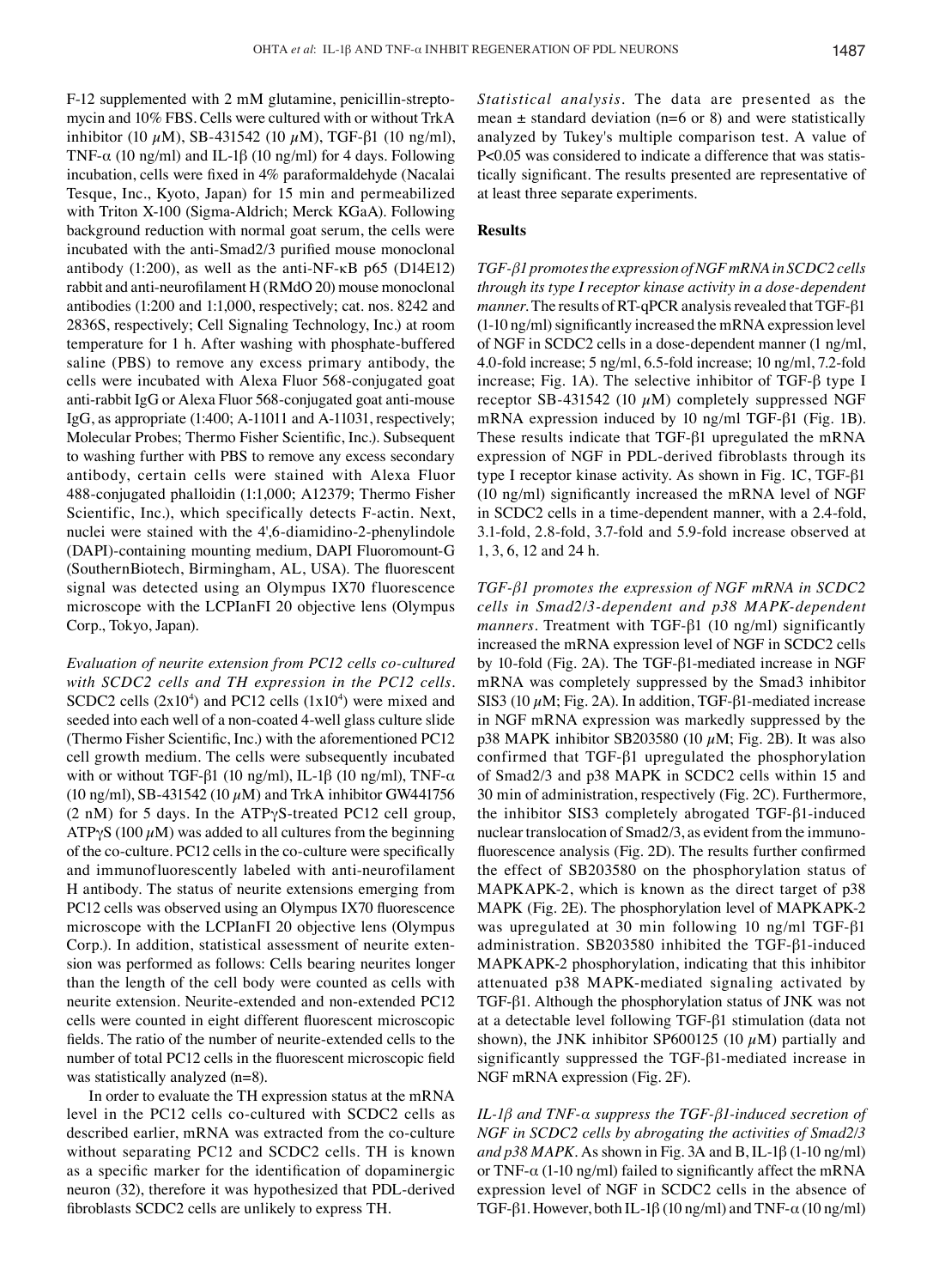

Figure 1. TGF-β1 promoted the mRNA expression of NGF in SCDC2 cells through its type I receptor in a dose-dependent manner. After 24-h culture in growth medium, SCDC2 cells were starved for 24 h. The starved cells were then treated with (A) TGF-β1 at various concentrations for 24 h, or (B) pretreated with or without TGF-β type I receptor inhibitor SB-431542 (10  $μ$ M) for 30 min and then with or without TGF-β1 (10 ng/ml) for 24 h. (C) Starved cells were treated with or without TGF-β1 (10 ng/ml) for the indicated times. The relative expression level of NGF was evaluated using reverse transcription-quantitative polymerase chain reaction. Data represent the mean ± standard deviation (n=6). \* P<0.05. TGF, transforming growth factor; NGF, nerve growth factor; SCDC, single cell-derived culture.



Figure 2. TGF-β1 promoted the mRNA expression of NGF in SCDC2 cells in Smad2/3-dependent and p38 MAPK-dependent manners. Effects of (A) SIS3 (10  $\mu$ M), and (B) SB203580 (10  $\mu$ M) on expression of NGF mRNA were evaluated as described in Materials and methods. Data represent the mean ± standard deviation (n=6). \* P<0.05. (C) Phosphorylation status of Smad2/3 and p38 MAPK in cells stimulated with TGF-β1 (10 ng/ml) for the indicated times, evaluated using western blot analysis. (D) After 24-h starvation, cells were pretreated with Smad3 inhibitor SIS3 (10  $\mu$ M) for 30 min and then treated with or without TGF-β1 (10 ng/ml) for 30 min, and the status of nuclear translocation of Smad2/3 following TGF-β1 stimulation was examined using immunofluorescence analysis (x200 magnification; scale bar, 50  $\mu$ m). (E) Phosphorylation status of MAPKAPK-2 evaluated using western blot analysis in cells stimulated with TGF-β1 (10 ng/ml) and/or with the inhibitor SB203580. (F) Effect of SP600125 (10  $\mu$ M) on expression of NGF mRNA was evaluated as described in Materials and methods. Data represent the mean ± standard deviation (n=6). "P<0.05. TGF, transforming growth factor; NGF, nerve growth factor; SCDC, single cell-derived culture; RT-qPCR, reverse transcription-quantitative polymerase chain reaction; MAPK, mitogen-activated protein kinase; MAPKAPK-2, MAPK-activated protein kinase 2.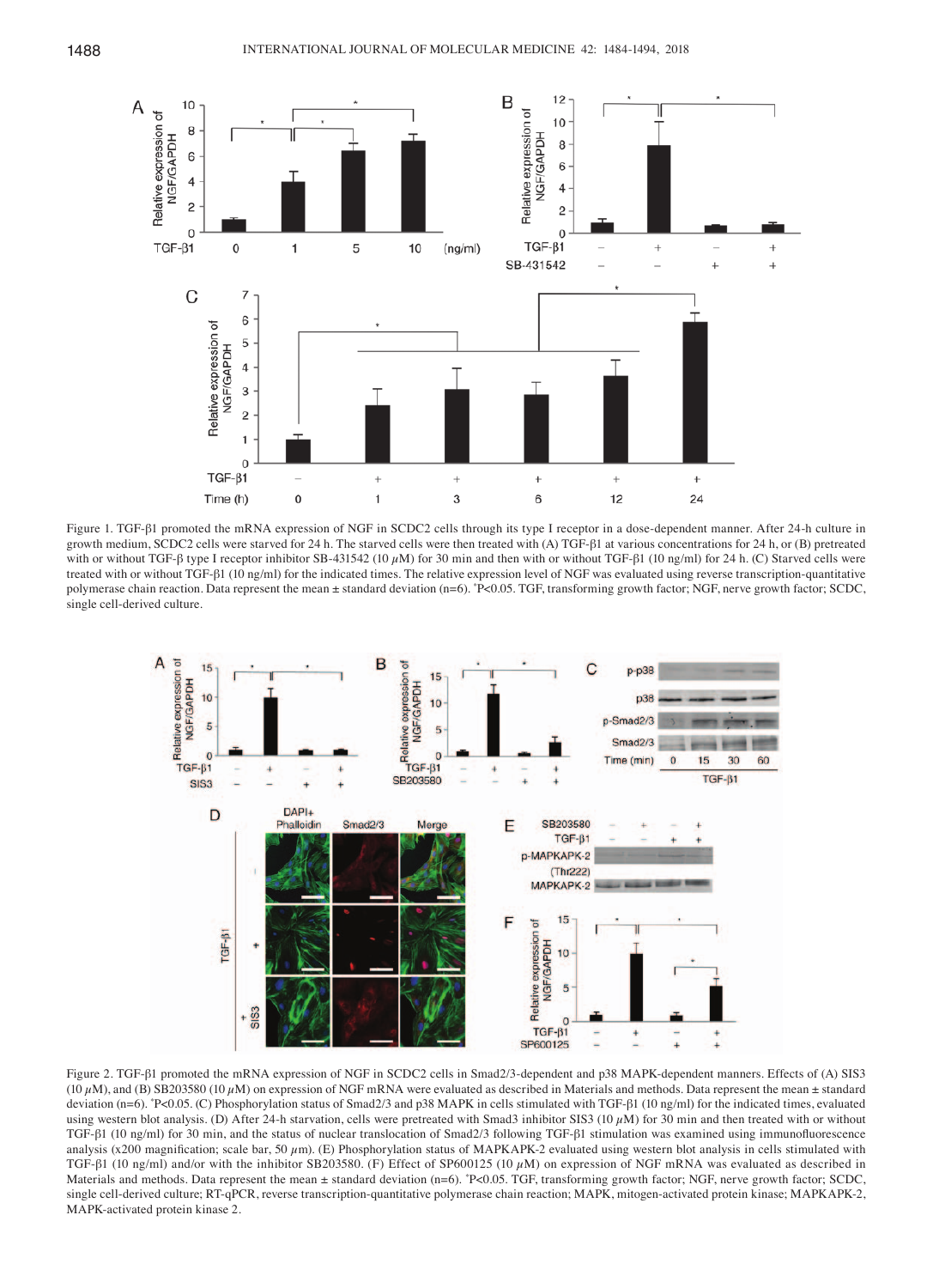

Figure 3. IL-1β and TNF-α suppressed the TGF-β1-induced mRNA expression of NGF in SCDC2 cells by abrogating Smad2/3 and p38 MAPK activities. The effects of IL-1β and TNF-α on TGF-β1‑induced mRNA expression of NGF in SCDC2 cells were evaluated using RT‑qPCR. The cells were treated with or without (A) IL-1β alone or (B) TNF-α alone at indicated concentrations, (C) TGF-β1 (10 ng/ml) and/or IL-1β (10 ng/ml), and (D) TGF-β1 (10 ng/ml) and/or TNF-α (10 ng/ml). Data represent the mean ± standard deviation (n=6). \* P<0.05. Phosphorylation status of (E) Smad2/3 and (F) p38 MAPK was evaluated using western blot analysis in cells treated with or without TGF-β1 (10 ng/ml) alone, TGF-β1 (10 ng/ml) + IL-1β (10 ng/ml), or TGF-β1 (10 ng/ml) + TNF- $\alpha$ (10 ng/ml) for the indicated times. (G) NGF protein concentration secreted into the culture medium was determined using ELISA in cells cultured with or without TGF-β1 (10 ng/ml) alone, TGF-β1 (10 ng/ml) + IL-1β (10 ng/ml), or TGF-β1 (10 ng/ml) + TNF-α (10 ng/ml) for 5 days. (H) Nuclear translocation status of NF-κB p65 (red) was evaluated using immunofluorescence analysis (blue, nuclei; green, filamentous actin) in SCDC2 cells treated with or without IL‑1β (10 ng/ml) or TNF- $\alpha$  (10 ng/ml) for 24 h (x200 magnification; scale bar, 50  $\mu$ m). IL, interleukin; TNF, tumor necrosis factor; TGF, transforming growth factor; NGF, nerve growth factor; SCDC, single cell-derived culture; MAPK, mitogen-activated protein kinase.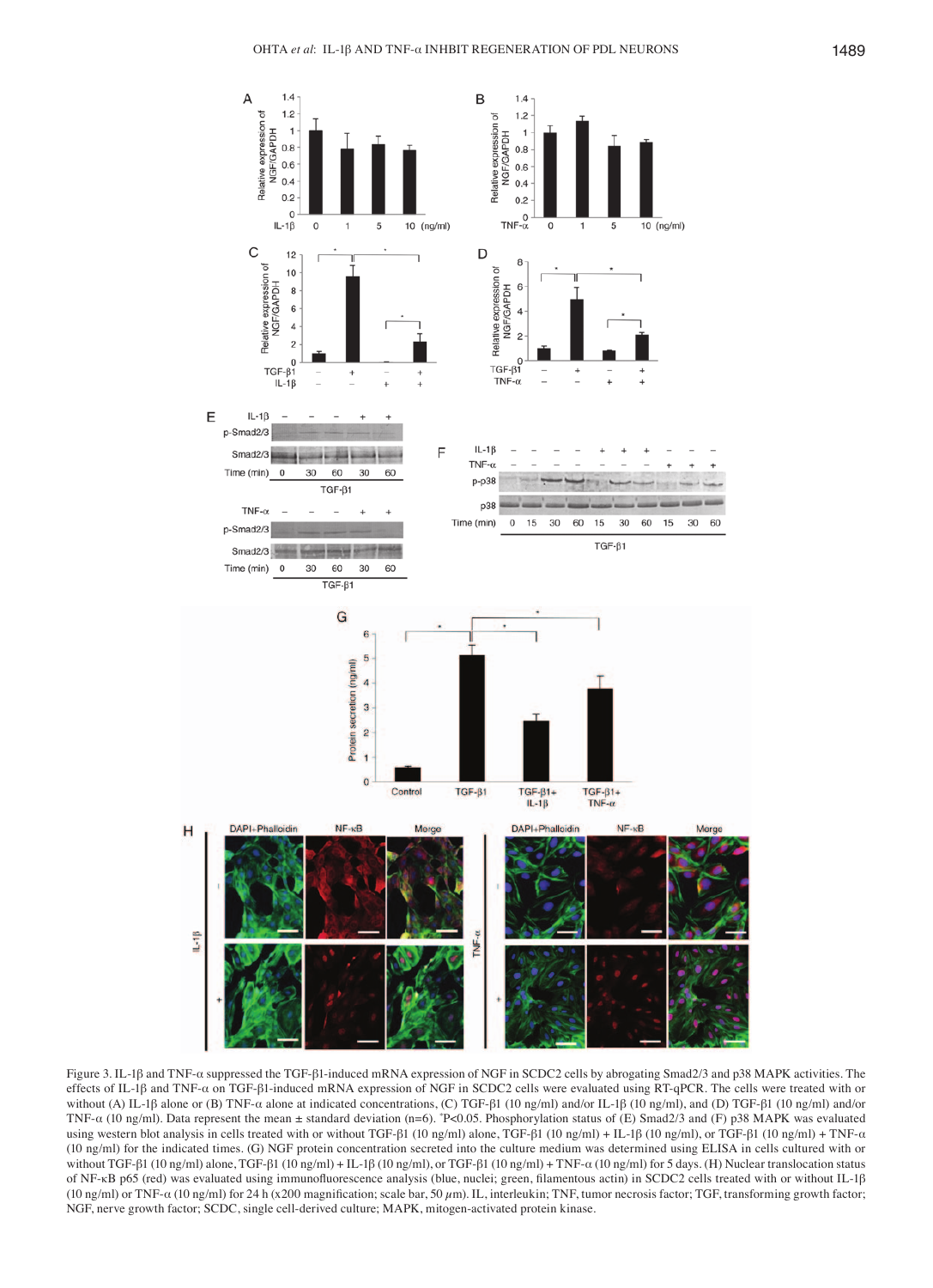

Figure 4. Nerve growth factor secreted by SCDC2 cells following TGF-β1 stimulation promoted neurite extension from the surface of ATPγS-treated PC12 cells. (A) Neurite extension of PC12 cells was visualized by immunostaining (x200 magnification; scale bar, 50  $\mu$ m) with anti-neurofilament H antibody (red) and nuclei were stained with DAPI (blue). SCDC2 cells  $(2x10<sup>4</sup>$  cells) and rat pheochromocytoma cells PC12  $(1x10<sup>4</sup>$  cells) were co-cultured and treated with or without TGF-β1 (10 ng/ml) for 4 days. Cells were also treated with TGF-β type I receptor inhibitor SB-431542 (10  $\mu$ M), TrkA inhibitor GW441756 (2 nM), IL-1β (10 ng/ml), or TNF-α (10 ng/ml) from the beginning of the co-culture. In addition, ATPγS (100 µM) was added to all cultures during cell seeding. Dimethyl sulfoxide was added to cell cultures as a vehicle control for SB-431542 and GW441756, respectively. (B) Statistical assessment of neurite extension in PC12 cells co-cultured with SCDC2 cells. Data represent the mean ± standard deviation (n=8). \* P<0.05. TGF, transforming growth factor; SCDC, single cell-derived culture; IL, interleukin; TNF, tumor necrosis factor; ATPγS, adenosine 5'-O-(3-thio)triphosphate; TrkA, tropomyosin receptor kinase A.

were able to significantly suppress the TGF‑β1-mediated NGF mRNA expression (Fig. 3C and D, respectively). Additionally, NF-κB inhibitor BAY 11-7085 (10  $μM$ ) did not reverse the IL-1 $\beta$ -induced and TNF- $\alpha$ -induced suppression of the TGF-β1-promoted NGF mRNA expression (data not shown). Intriguingly, IL-1β (10 ng/ml) and TNF-α (10 ng/ml) significantly suppressed the TGF-β1-induced phosphorylation of Smad2/3 and p38 MAPK, particularly at 60 min after stimulation (Fig. 3E and F, respectively). The study also evaluated the protein level of NGF in the conditioned medium of SCDC2 cells using ELISA. TGF-β1 (10 ng/ml) treatment increased the concentration of NGF from 0.5 to 5 ng/ml in SCDC2 conditioned medium. However, IL-1β (10 ng/ml) and TNF- $α$ (10 ng/ml) significantly decreased the TGF-β1-mediated increase in the NGF protein level from 5 ng/ml to 2.5 and 3.8 ng/ml, respectively, in the conditioned medium (Fig. 3G). Immunofluorescence analysis further revealed that IL-1β (10 ng/ml) and TNF- $\alpha$  (10 ng/ml) induced the nuclear translocation of NF-κB from the cytoplasm (Fig. 3H), indicating the induction of signal transduction in SCDC2 cells following stimulations with IL-1β and TNF- $α$ .

*NGF secreted by SCDC2 cells upon stimulation with TGF‑β1 promotes neurite extension from the surface of PC12 cells*  *treated with ATPγS.* The present study then examined whether NGF secreted by the TGF-β1-treated SCDC2 cells retained the neurotrophic activity to induce neurite extension from the surface of PC12 cells. Arthur *et al* (36) reported that ATPγS enhanced the sensitivity of PC12 cells to NGF stimulation through  $P2Y$ , receptor-mediated activation of  $ERK1/2$  and p38 MAPK. As a consequence, NGF‑induced neurite extension from the surface of PC12 cells was accelerated (36). In the current study, the neurogenerative effect of NGF secreted by SCDC2 cells upon TGF-β1 stimulation was evaluated, and whether the secreted NGF promoted neurite extension from the surface of PC12 cells was investigated using a co-culture system. ATPγS-treated PC12 cells co-cultured with non-treated SCDC2 cells failed to exhibit neurite extension (Fig. 4A). However, ATPγS-treated PC12 cells co-cultured with TGF-β1-treated SCDC2 cells clearly exhibited neurite outgrowth (Fig. 4A). In addition, SB-431542 and GW441756 suppressed both the morphological change of PC12 cells from round shape to elongated shape and the neurite extension from the surface of PC12 cells induced by the SCDC2-secreted NGF (Fig. 4A). By contrast, IL-1 $\beta$  and TNF- $\alpha$  did not completely suppress the morphological changes of PC12 cells from round shape to elongated shape, whereas they clearly suppressed neurite extension from the surface of ATPγS-treated PC12 cells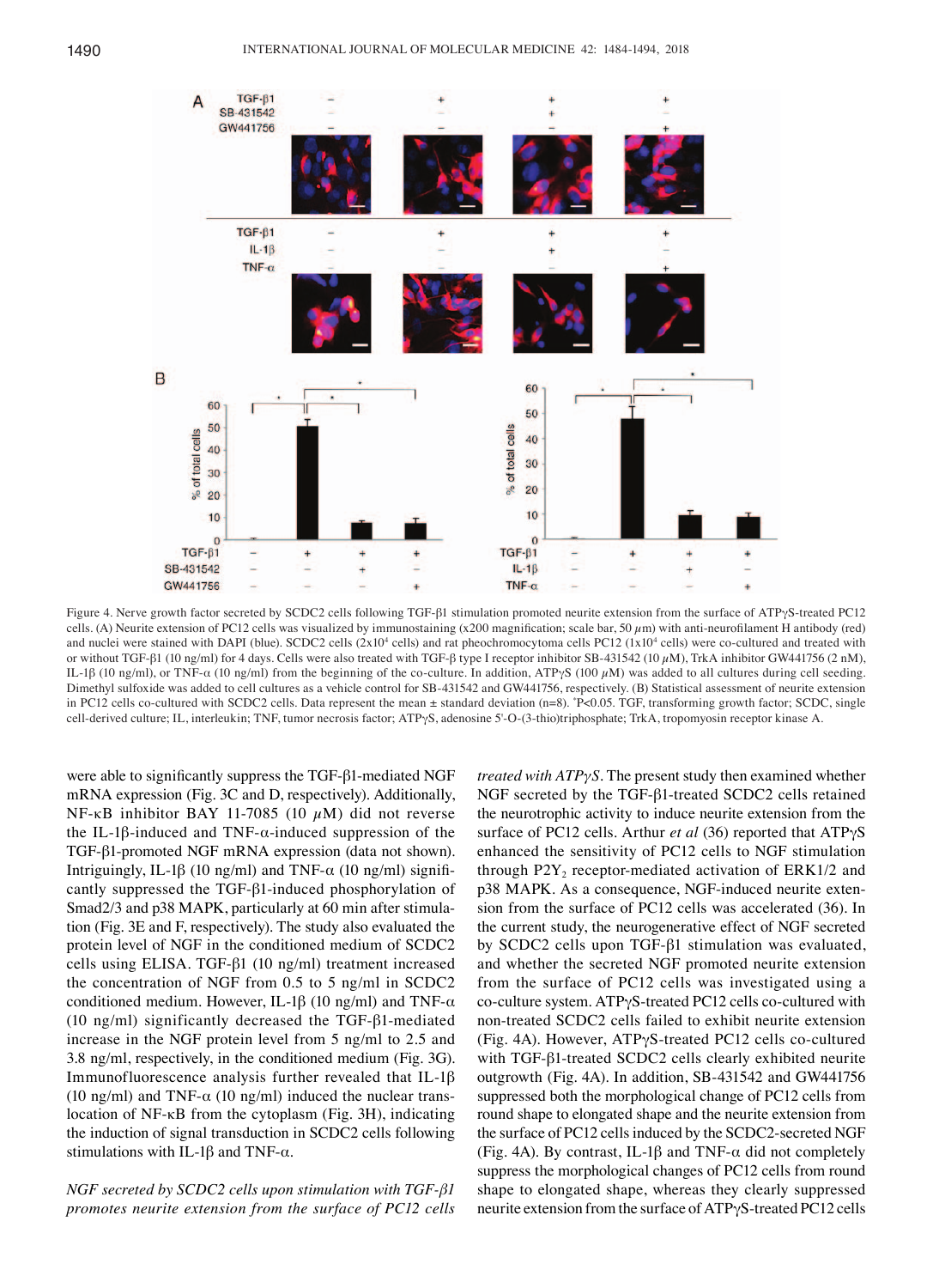

Figure 5. Nerve growth factor secreted by SCDC2 cells subsequent to TGF‑β1 stimulation promoted the expression of TH mRNA in PC12 cells. SCDC2 cells (7x104 cells) and rat pheochromocytoma cells PC12 cells (3.5x104 cells) were co-cultured and stimulated with or without TGF-β1 (10 ng/ml) for 24 h. The relative expression level of TH was evaluated using reverse transcription-quantitative polymerase chain reaction in cells also treated with (A) ATPγS (100 µM), and with (B) TGF-β type I receptor inhibitor SB-431542 (10 μM), TrkA inhibitor GW441756 (2 nM), IL-1β (10 ng/ml) or TNF-α (10 ng/ml) during the co-culture. Dimethyl sulfoxide was added to cell cultures as a vehicle control for SB-431542 and GW441756, respectively. Data represent the mean ± standard deviation (n=6). \* P<0.05. TGF, transforming growth factor; SCDC, single cell-derived culture; IL, interleukin; TNF, tumor necrosis factor; ATPγS, adenosine 5'-O-(3-thio)triphosphate; TrkA, tropomyosin receptor kinase A; TH, tyrosine hydroxylase.

induced by the SCDC2-secreted NGF (Fig. 4A). In addition, the results confirmed that ATPγS itself did not affect the expression level of NGF mRNA in the SCDC2 cells using RT‑qPCR analysis (data not shown). Statistical assessment of neurite extension in PC12 cells co-cultured with SCDC2 cells was also performed. Approximately 50% of ATPγS-treated PC12 cells co-cultured with TGF-β1-stimulated SCDC2 cells exhibited neurite extension, whereas none of the ATPγS-treated PC12 cells co-cultured with non-stimulated SCDC2 cells exhibited neurite growth (Fig. 4B). Furthermore, SB-431542 (10  $\mu$ M) and TrkA inhibitor GW441756 (2 nM) significantly reduced the ratio of neurite-extended PC12 cells to total PC12 cells, which were activated by treatment with ATP $\gamma$ S (100  $\mu$ M) and co-cultured with TGF-β1-treated SCDC2 cells (from 50.7% to 7.8 and 7.5*%*, respectively). Furthermore, IL-1β and TNF-α significantly reduced the ratio of neurite-extended PC12 cells to total PC12 cells, which were activated by treatment with ATPγS (100  $\mu$ M) and co-cultured with TGF-β1-stimulated SCDC2 cells (from 47.9% to 9.4 and 8.9%, respectively).

*NGF secreted by SCDC2 cells upon TGF‑β1 stimulation promotes mRNA expression of TH in PC12 cells.* The study further evaluated how NGF secreted by TGF-β1-treated SCDC2 cells affected the expression status of TH, which is a rate-limiting enzyme in dopamine synthesis (32), in PC12 cells. As shown in Fig. 5A, the mRNA expression level of TH in PC12 cells co-cultured with TGF-β1 (10 ng/ml)-treated SCDC2 cells was 3.0 times higher than that in PC12 cells co-cultured with non-treated SCDC2 cells at 24 h after initiation of the co-culture. In addition,  $ATP\gamma S(100 \mu M)$  significantly enhanced the TH expression in PC12 cells co-cultured with TGF-β1-treated SCDC2 cells compared with cells cultured with TGF-β1 or ATPγS alone (Fig. 5A). Furthermore, treatment with the TGF-β type I receptor inhibitor SB-431542, TrkA inhibitor GW441756, IL-1 or TNF- $\alpha$  significantly suppressed the TGF-β1-promoted expression of TH (Fig. 5B). Thus, NGF secreted from SCDC2 cells stimulated with TGF-β1 exerted a neurofunctional activity in PC12 cells.

## **Discussion**

The present study demonstrated that TGF-β1 significantly enhanced the expression levels of NGF mRNA and protein in rat PDL fibroblasts SCDC2 (Figs. 1 and 3G, respectively). In addition, TGF-β1 upregulated the phosphorylation levels of Smad2/3 and p38 MAPK (Fig. 2C). It was also reported that the Smad3 inhibitor SIS3 and the p38 MAPK inhibitor SB203580 (10  $\mu$ M) significantly abrogated TGF- $\beta$ 1-induced upregulation of NGF expression in SCDC2 cells (Fig. 2A and B). These results strongly suggest that TGF-β1 upregulated NGF expression in PDL fibroblasts in Smad2/3‑dependent and p38 MAPK-dependent manners. Next, the effect of the inflammatory cytokine on TGF-β-mediated expression of NGF was evaluated. Hattori *et al* (26) previously reported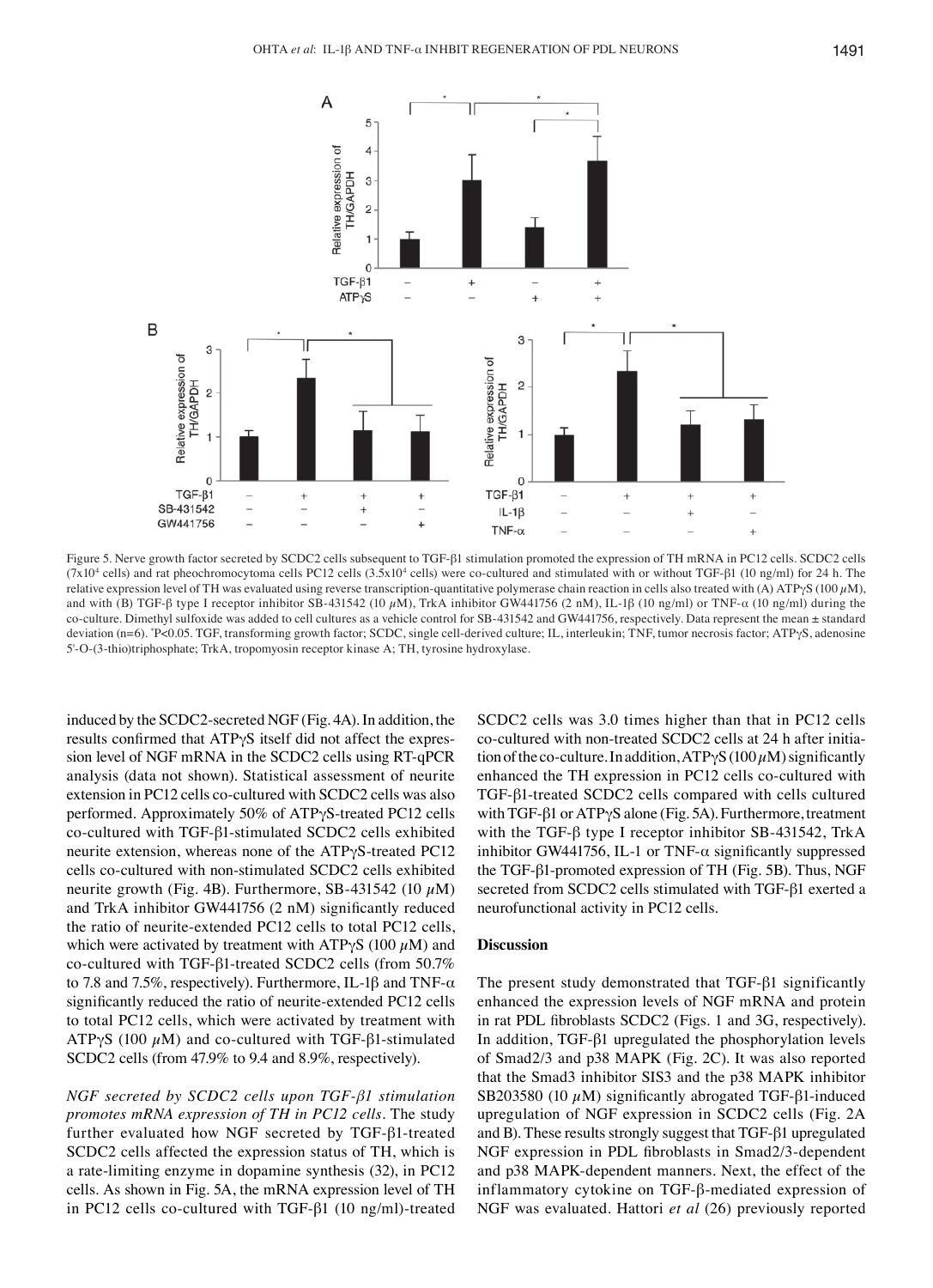that IL-1β and TNF- $α$  promoted NGF expression in mouse fibroblasts, whereas IL-1 $\beta$  or TNF- $\alpha$  alone failed to exhibit any effect on NGF expression in SCDC2 cells in the current study (Fig. 3A and B). In addition, Hahn *et al* (25) demonstrated that TGF-β1 and IL-1β cooperatively and additively promoted NGF production/secretion in astroglial cells. The present study revealed that the pro‑inflammatory cytokines IL-1β and TNF-α presented a partial but significant inhibition of TGF-β1-mediated NGF expression (Fig. 3C and D, respectively). These results indicate that the differential effects of pro‑inflammatory cytokines on NGF expression may vary according to the cell type. In addition, IL-1 $\beta$  and TNF- $\alpha$ downregulated the phosphorylation levels of Smad2/3 and p38 MAPK (Fig. 3E and F, respectively). These results strongly suggest that IL-1 $\beta$  and TNF- $\alpha$  suppressed the TGF- $\beta$ 1-induced expression of NGF mRNA in SCDC2 cells by abrogating Smad2/3 and p38 MAPK activities. It was also confirmed that TGF-β1-mediated secretion of NGF by SCDC2 cells was partially but significantly inhibited by IL-1 $\beta$  and TNF- $\alpha$ (Fig. 3G).

NF-κB signaling is known to induce Smad7, a negative regulator of TGF-β signaling (37). Therefore, the current study examined the effect of the NF-κB inhibitor BAY 11-7085 on IL-1β-induced and TNF-α-induced suppression of the TGF-β1-promoted expression of NGF. BAY 11-7085 ( $10 \mu$ M) did not reverse the IL-1 $\beta$ -induced and TNF- $\alpha$ -induced suppression of the TGF-β1-promoted expression of NGF (data not shown). These results suggested that IL-1β and TNF- $α$ suppressed the TGF-β1-promoted expression of NGF through the activation of signal transduction molecules other than NF-κB.

The present study also investigated how JNK affected the TGF-β1-mediated NGF expression. Although JNK was not phosphorylated following TGF-β1 stimulation (data not shown), JNK inhibitor SP600125 significantly and partially suppressed the TGF-β1-mediated expression of NGF mRNA (Fig. 2F), suggesting that the basal level of JNK activity may be important for the TGF-β1-mediated NGF expression in SCDC2 cells.

The rat pheochromocytoma PC12 cell line has been established and used as a model for the growth and differentiation of neural crest cells (38). Furthermore, the neural crest cells are known to differentiate into various types of cells, which construct the neural network in the orofacial region during the mouse embryonic development, such as sensory and autonomic nerves, ganglia, Schwann cells and cells of the dental pulp involving odontoblasts (39). Therefore, the neurotrophic effect of the secreted NGF from PDL fibroblasts on the status of neurite extension in PC12 cells may reflect the NGF effect on PM-PDL neurons running into Vmes. The present study reported that  $~50\%$  of ATP $\gamma$ S-treated PC12 cells exhibited neurite extension when co-cultured with TGF-β1-stimulated SCDC2 cells, whereas this was not detected in the ATPγS-treated PC12 cells that were co-cultured with non-stimulated SCDC2 cells (Fig. 4A and B). In addition, TGF-β type I receptor inhibitor SB-431542 clearly abrogated the neurite extension from the ATPγS-treated PC12 cells co-cultured with TGF-β1-stimulated SCDC2 cells. However, TGF-β1 alone failed to promote neurite extension from the ATPγS-treated PC12 cells in the absence of co-culture (data not shown). The inhibitor of TrkA (GW441756) clearly abrogated the neurite extension from the ATPγS-treated PC12 cells co-cultured with TGF-β1-stimulated SCDC2 cells. Thus, NGF secreted from TGF-β1-treated SCDC2 cells appeared to retain a physiological activity as a neurotrophic factor.

By contrast, the mRNA expression level of TH in PC12 cells co-cultured with TGF-β1 (10 ng/ml)-treated SCDC2 cells was 3.0-fold higher in comparison with that in PC12 cells co-cultured with non-treated SCDC2 cells (Fig. 5A). Furthermore, treatment with TGF-β type I receptor inhibitor SB-431542, TrkA inhibitor GW441756, IL-1 or TNF- $\alpha$  significantly suppressed the TGF-β1-promoted expression of TH (Fig. 5B). These results suggested that NGF secreted from the TGF-β1-treated SCDC2 cells upregulated the mRNA expression of TH in PC12 cells, which was not inconsistent with the findings of a previous study reporting that NGF induced TH expression at the transcriptional level in PC12 cells (40). Thus, NGF secreted from SCDC2 cells stimulated with TGF-β1 exerted a neurofunctional activity in PC12 cells.

During occlusal trauma of PDL tissues, MS neurons are injured, and their neurites undergo atrophy and eventually degenerate. As an inflammatory response, the injured PDL tissues recruit inflammatory blood cells involving pro-inflammatory M1 macrophages and anti-inflammatory M2 macrophages that advance and complete inflammation, respectively (41). M1 macrophages synthesize and secrete pro-inflammatory cytokines, including IL-1 $\beta$  and TNF- $\alpha$ , whereas M2 macrophages synthesize and secrete anti-inflammatory cytokines, such as TGF-β1 and IL-10 (42). TGF-β1 derived from M2 macrophages stimulates PDL fibroblasts in the inflammatory PDL tissue, resulting in the upregulation of NGF synthesis and secretion by PDL fibroblasts. NGF secreted from TGF-β1‑stimulated PDL fibroblasts subsequently and neurotrophically regenerates the injured MS neurons in the damaged PDL tissue. IL-1β and TNF- $\alpha$  derived from M1 macrophages suppress TGF-β1‑mediated secretion of NGF from PDL fibroblasts. Therefore, the inhibition of IL-1 $\beta$  and TNF- $\alpha$  signaling in the fibroblasts from the inflamed PDL tissue may be an efficient therapeutic strategy for NGF-mediated regeneration of injured PDL neurons. Neutralizing agents against IL-1β (such as canakinumab) (43) and TNF- $\alpha$  (including infliximab, adalimumab, golimumab and etanercept) (44) are clinically used for the treatment of chronic inflammatory diseases and may be available for the regenerative therapy of injured PDL neurons. Furthermore, Li *et al* (45) reported that the transplantation of PDL-derived mesenchymal cells exhibited a potential value in the repair of the crush-injured left mental nerve in rats. Hence, the possibility of the establishment of regenerative medicine for the damaged neurons by transplantation of PDL-derived fibroblasts treated with TGF‑β1 following the administration of neutralizing agents against IL-1β and TNF-α is proposed.

In conclusion, the present study findings partly clarified the molecular mechanisms underlying the regeneration of neuronal tissues by PDL‑derived fibroblasts and may benefit future research on neuronal regenerative medicine by transplantation of PDL‑derived fibroblasts.

### **Acknowledgements**

Not applicable.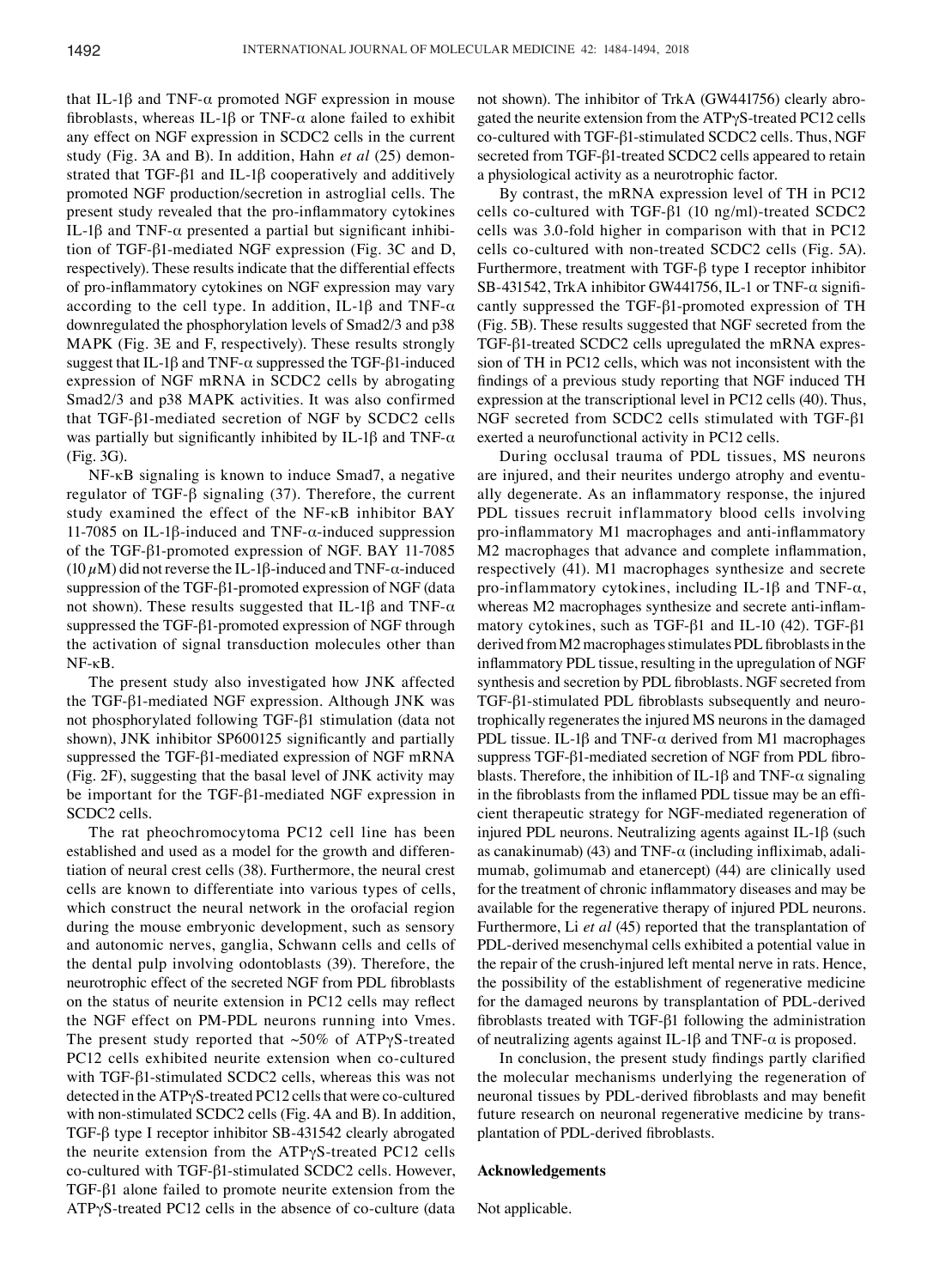# **Funding**

This study was supported in part by the JSPS KAKENHI (grant nos. JP22592076 and JP17K11851 awarded to MK, JP25463053 and JP16K11654 awarded to NC, JP26462823 awarded to SK, and JP26670852 and JP16H05534 awarded to AI) and the Grant-in-Aid for Strategic Medical Science Research Centre (awarded to AI), both from the Ministry of Education, Culture, Sports, Science, and Technology of Japan.

## **Availability of data and materials**

The data sets used and/or analyzed during the current study are available from the corresponding author on reasonable request.

## **Authors' contributions**

MO performed and interpreted data from RT‑qPCR, western blot analysis and immunofluorescence analysis, and was a contributor in writing the manuscript. NC analyzed and interpreted ELISA, and was a contributor in writing the manuscript. SK performed RNA isolation and protein extraction from cells, and was a contributor in writing the manuscript. SY, NO, AN, and MK were contributors in asisting MO in performing ELISA, western blot analysis, and immunofluorescence analysis. SJ and KS were contributors in designing the experimental plan and writing manuscript. AI made substantial conributions to the conception and design of the study, and was a major contributor in writing the manuscript. All authors read and approved the final manuscript.

#### **Ethics approval and consent to participate**

Not applicable.

## **Patient consent for publication**

Not applicable.

## **Competing interests**

The authors declare that they have no competing interests.

## **References**

- 1. Jiang N, Guo W, Chen M, Zheng Y, Zhou J, Kim SG, Embree MC, Songhee Song K, Marao HF and Mao JJ: Periodontal ligament and alveolar bone in health and adaptation: Tooth movement. Front Oral Biol 18: 1-8, 2016.
- 2. Shienaga Y, Doe K, Suemune S, Mitsuhiro Y, Tsuru K, Otani K, Shirana Y, Hoshi M, Yoshida A and Kagawa K: Physiological and morphological characteristics of periodontal mesencephalic trigeminal neurons in the cat-intra-axonal staining with HRP. Brain Res 505: 91-110, 1989.
- 3. Karita K and Tabata T: Response properties of periodontal mechanosensitive units in the cat's thalamus. Exp Brain Res 86: 341-346, 1991.
- 4. Tabata T, Takahashi Y and Hayashi H: Response properties of mechanosensitive neurons in the rat trigeminal sensory complex projecting to the posteromedial ventral nucleus of the thalamus. Arch Oral Biol 46: 881-889, 2001.
- 5. Byers MR: Sensory innervation of periodontal ligament of rat molars consists of unencapsulated Ruffini-like mechanoreceptors and free nerve endings. J Comp Neurol 231: 500-518, 1985.
- 6. Maeda T, Sato O, Kobayashi S, Iwanaga T and Fujita T: The ultrastructure of Ruffini endings in the periodontal ligament of rat incisors with special reference to the terminal Schwann cells (K-cells). Anat Rec 223: 95-103, 1989.
- 7. Uemura T, Yasuda K, Ishihara K, Yasuda H, Okayama M, Hasumi-Nakayama Y and Furusawa K: A comparison of the postnatal development of muscle-spindle and periodontal-ligament neurons in the mesencephalic trigeminal nucleus of the rat. Neurosci Lett 473: 155-157, 2010.
- 8. Korkmaz Y, Bloch W, Klinz FJ, Kübler AC, Schneider K, Zimmer S, Addicks K and Raab WH: The constructive activation of extracellular signal-regulated kinase 1 and 2 in periodontal ligament nerve fibers. J Periodontol 80: 850-859, 2009.
- 9. Atsumi Y, Imai T, Matsumoto K, Sakuda M, Maeda T, Kurisu K and Wakisaka S: Effects of different types of injury to the inferior alveolar nerve on the behavior of Schwann cells during the regeneration of periodontal nerve fibers of rat incisor. Arch Histol Cytol 63: 43-54, 2000.
- 10. Webber CA, Xu Y, Vanneste KJ, Martinez JA, Verge VM and Zochodne DW: Guiding adult mammalian sensory axons during regeneration. J Neuropathol Exp Neurol 67: 212-222, 2008.
- 11. Donnerer J: Regeneration of primary sensory neurons. Pharmacology 67: 169-181, 2003.
- 12. Angeletti RH and Bradshaw RA: Nerve growth factor from mouse submaxillary gland: Amino acid sequence. Proc Natl Acad Sci USA 68: 2417-2420, 1971.
- 13. Hirose M, Kuroda Y and Murata E: NGF/TrkA signaling as a therapeutic target for pain. Pain Pract 16: 175-182, 2016.
- 14. Li MO, Wan YY, Sanjabi S, Robertson AK and Flavell RA: Transforming growth factor-beta regulation of immune responses. Annu Rev Immunol 24: 99-146, 2006.
- 15. Wang W, Huang XR, Li AG, Liu F, Li JH, Truong LD, Wang XL and Lan HY: Signaling mechanism of TGF-beta1 in prevention of renal inflammation: Role of Smad7. J Am Soc Nephrol 16: 1371-1383, 2005.
- 16. Korns D, Frasch SC, Fernandes-Boyanapalli R, Henson PM and Bratton DL: Modulation of macrophage efferocytosis in inflammation. Front Immunol 2: 57, 2011.
- 17. Ahmed S, Bradshaw AD, Gera S, Dewan MZ and Xu R: The TGF-β/Smad4 signaling pathway in pancreatic carcinogenesis and clinical significance. J Clin Med 6: E5, 2017.
- 18. Heldin CH and Moustakas A: Signaling receptors for TGF-β family members. Cold Spring Harb Perspect Biol 8: a022053, 2016.
- 19. Macias MJ, Martin-Malpartida P and Massagué J: Structural determinations of Smad function in TGF-β signaling. Trends Biochem Sci 40: 296-308, 2015.
- 20. Yu G and Fahnestock M: Differential expression of nerve growth factor transcripts in glia and neurons and their regulation by transforming growth factor-beta1. Mol Brain Res 105: 115-125, 2002.
- 21. Lindholm D, Hengerer B, Zafra F and Thoenen H: Transforming growth factor-beta 1 stimulates expression of nerve growth factor in the rat CNS. Neuroreport 1: 9-12, 1990.
- 22. Blaney Davidson EN, van Carm APM, Vitters EL, Bennink MB, van deLoo FAJ and van der Kraan PM: TGF-β is a potent inducer of nerve growth factor in articular cartilage via the ALK5-Smad2/3 pathway. Potential role in OA related pain? Osteoarth Cartil 23: 478-486, 2015.
- 23. Mu Y, Gudey SK and Landström M: Non-Smad signaling pathways. Cell Tissue Res 347: 11-20, 2012.
- 24. Yongchaitracl T and Pavasant P: Transforming growth factor-beta1 up-regulates the expression of nerve growth factor through mitogen-activated protein kinase signaling pathways in dental pulp cells. Eur J Oral Sci 115: 57-63, 2007.
- 25. Hahn M, Lorez H and Fischer G: The immortalized astrogrial cell line RC7 is a new model system for the study of nerve growth factor (NGF) regulation: Stimulation by interleukin-1 beta and transforming growth factor-beta 1 is additive and affected differently by dibutyryl cyclic AMP. Glia 10: 286-295, 1994
- 26. Hattori A, Iwasaki S, Murase K, Tsujimoto M, Sato M, Hayashi K and Kohno M: Tumor necrosis factor is markedly synergistic with interleukin 1 and interferon-gamma in stimulating the production of nerve growth factor n fibroblasts. FEBS Lett 340: 177-180, 1994.